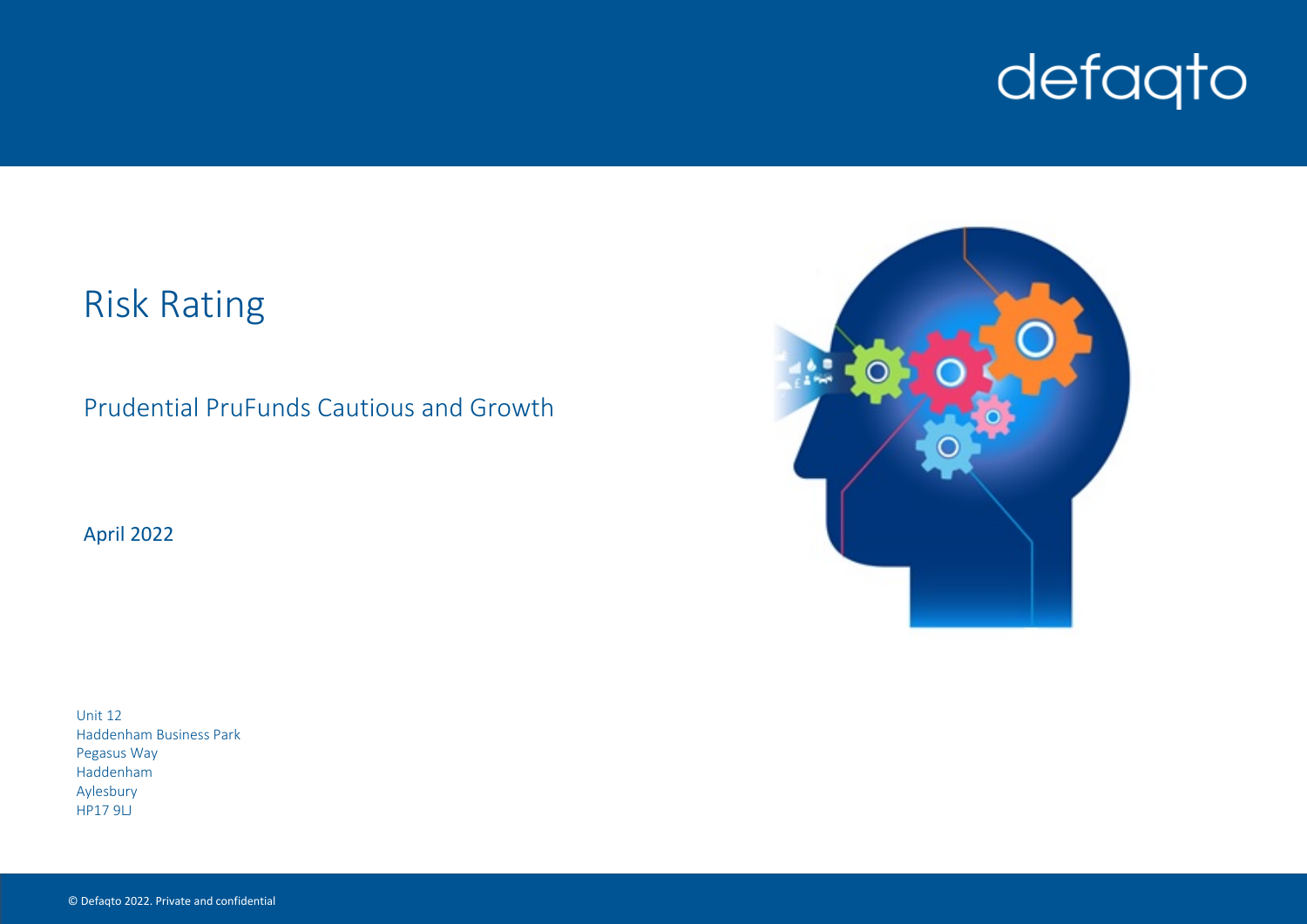

# defaqto

# **Contents**

[Executive](#page-2-0) [summary](#page-2-0)

[PruFund](#page-3-0) [Cautious](#page-3-0)

[PruFund](#page-4-0) [Growth](#page-4-0)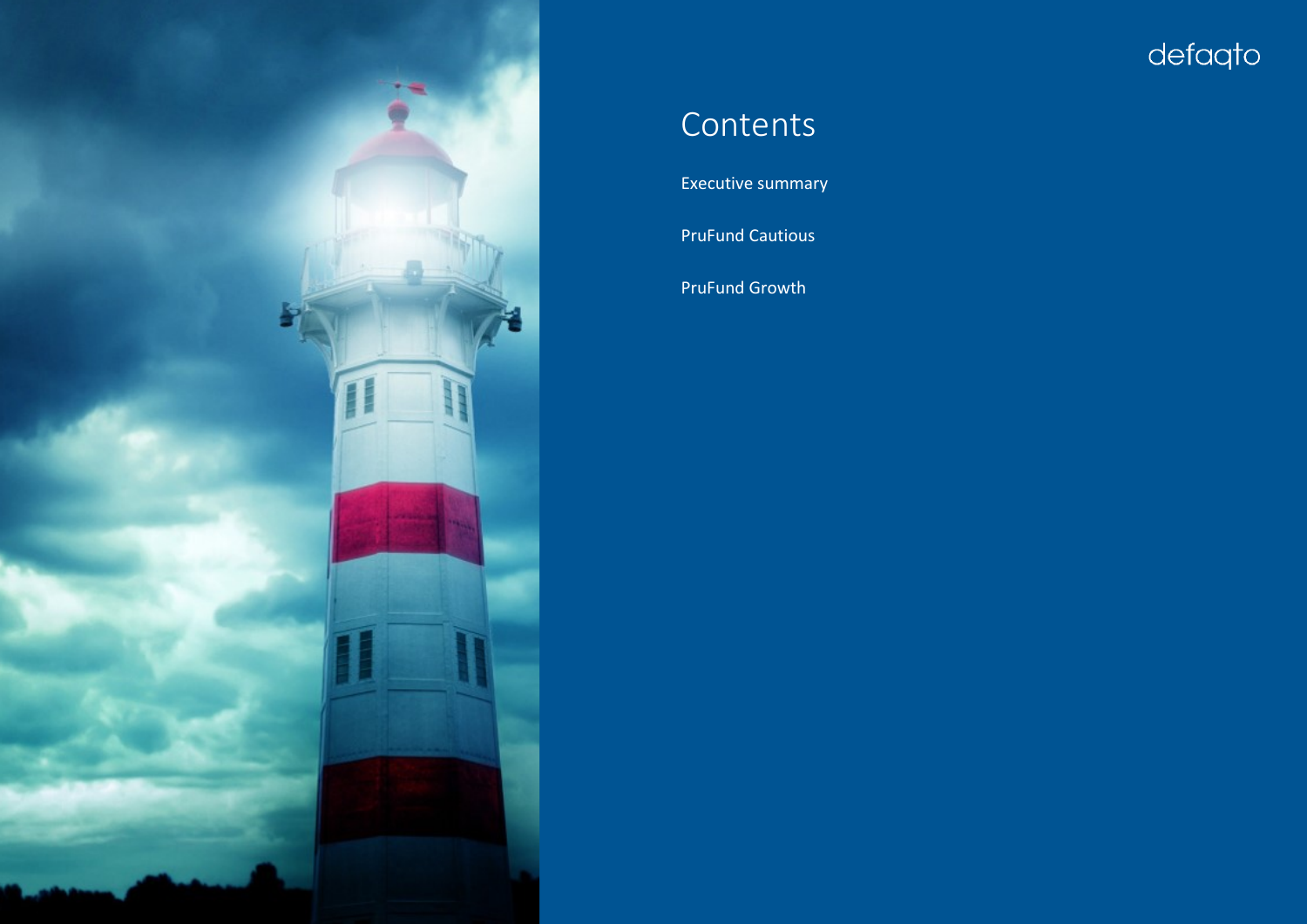### defaato

## <span id="page-2-0"></span>Executive summary

### Accumulation Risk Ratings

#### Summary

We conclude the following Risk Ratings for the Prudential PruFunds Cautious and Growth:

| <b>PruFund Cautious</b> |  |
|-------------------------|--|
| <b>PruFund Growth</b>   |  |

#### Assessment

The Defaqto methodology involves using both quantitative and qualitative inputs in order to risk rate a fund:

- 1. Input 1 Historic volatility of the fund
- 2. Input 2 Forecast the fund's future volatility
- 3. Input 3 Discussion with the fund manager

Our methodology requires us to take the highest of the relevant historic and stochastic volatilities.

Since our profiles are overlapping and not contiguous, we have some discretion as to whether a fund is rated in the upper or the lower profile of the highest data point.

Our assessment has been considered by our Investment Committee, and has taken into account some of Prudential's suggestions when arriving at our risk ratings.

#### Investment Committee Summary

Historic Volatility Historic volatilities of up to 5 years have been used.

Stochastic (future) volatility Our analysis has been based on holdings data provided by Prudential.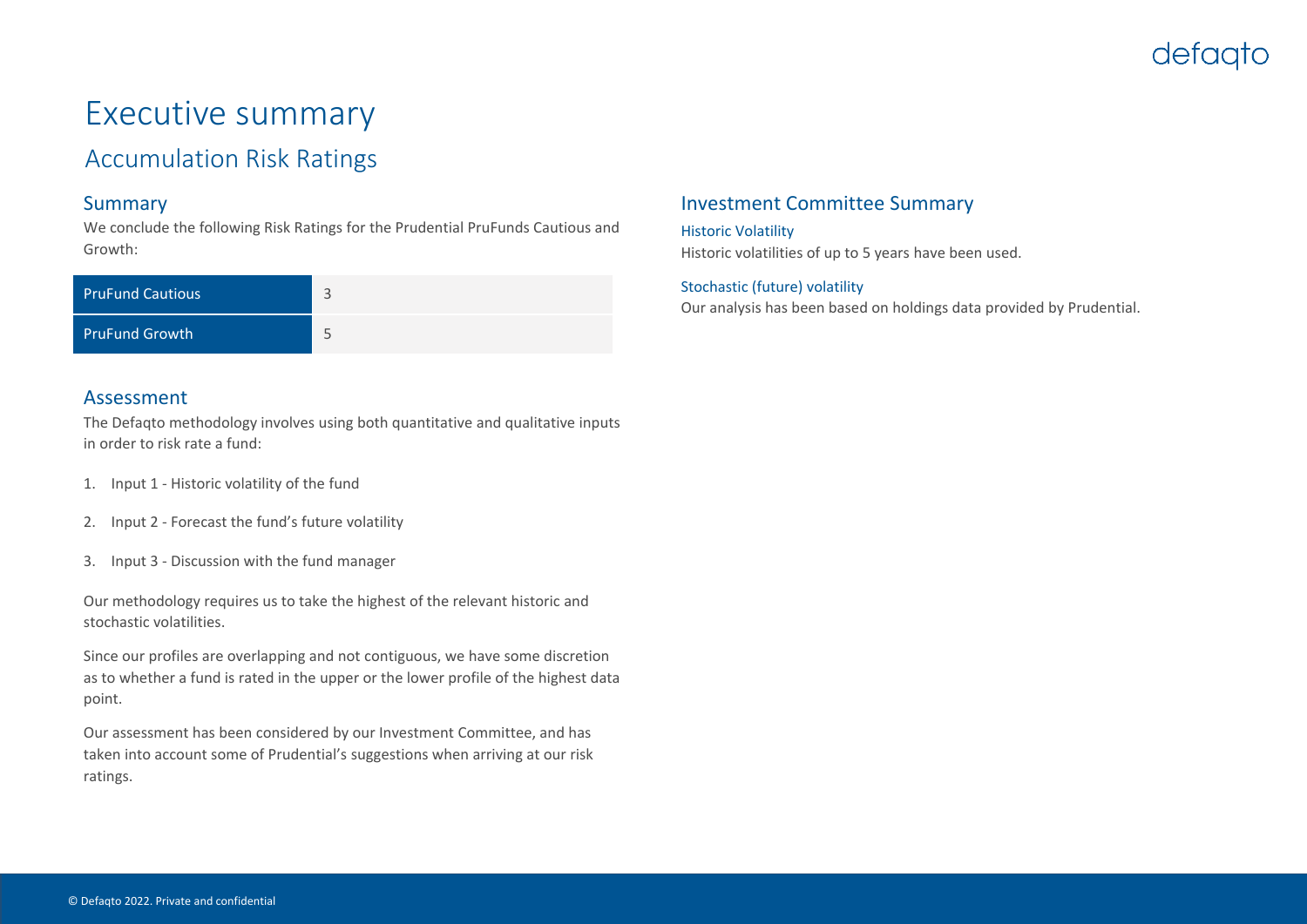### defagto

### <span id="page-3-0"></span>PruFund Cautious Risk rated on 27 April 2022

#### Mandate

The fund aims for steady and consistent growth through a cautious approach to investing. In addition, it aims to protect investors against market volatility by using a smoothing process.

#### Investment Committee Notes

We used fund holdings supplied by Prudential to calculate all stochastic measures. This fund could be risk rated as a 2 or a 3. Through discussion with Prudential in which the Defaqto methodology and their approach were considered, both Defaqto and Prudential believe that this fund is most appropriately risk rated as a 3.

#### Conclusion/Risk Rating

![](_page_3_Picture_7.jpeg)

#### Next review

July 2022

#### Defaqto Risk Ruler

![](_page_3_Figure_11.jpeg)